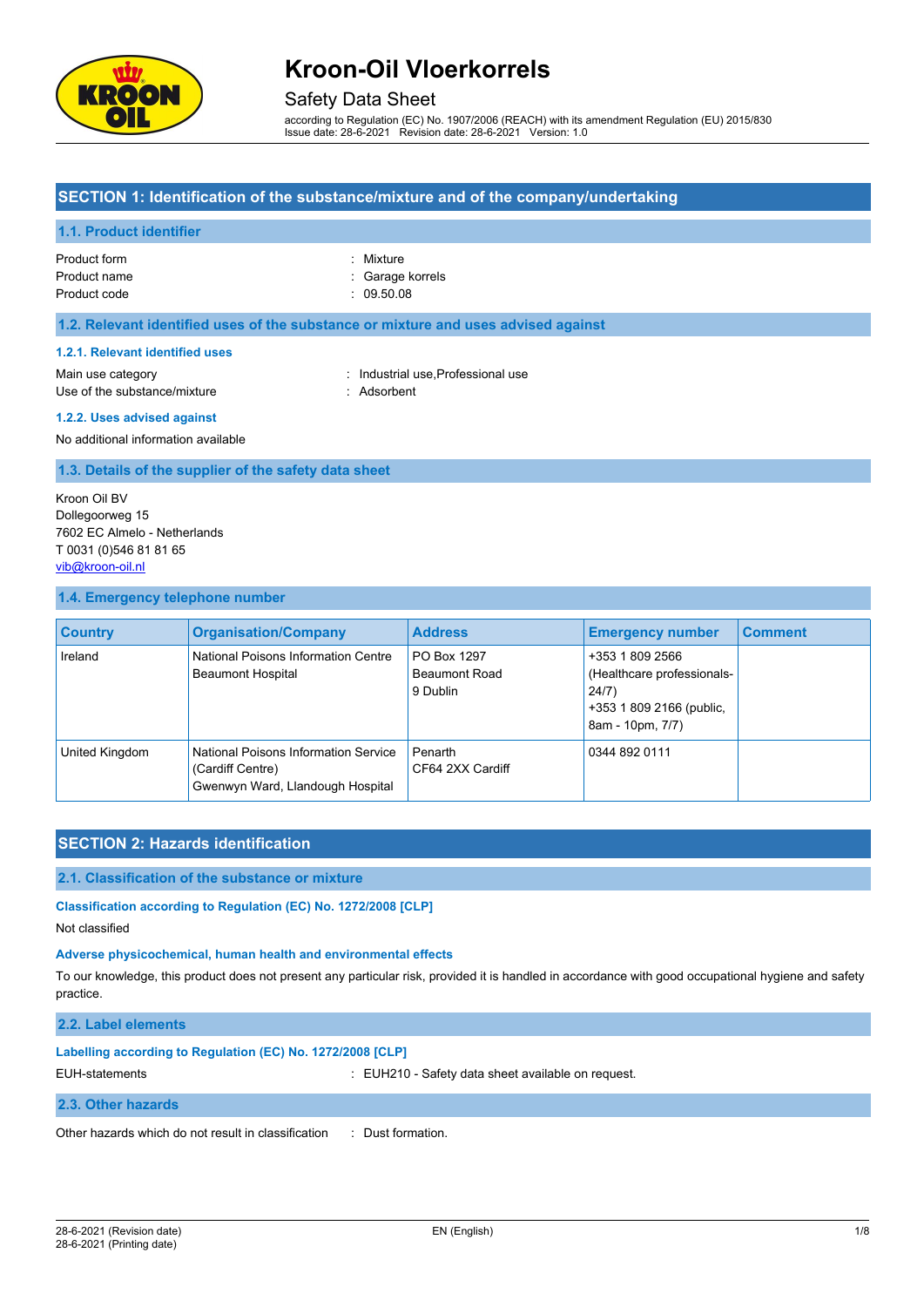### Safety Data Sheet

according to Regulation (EC) No. 1907/2006 (REACH) with its amendment Regulation (EU) 2015/830

#### **SECTION 3: Composition/information on ingredients**

#### **3.1. Substances**

#### Not applicable

#### **3.2. Mixtures Name Product identifier 1999 2009 Classification according to <b>Product identifier 1999 2009 Classification according to Regulation (EC) No. 1272/2008 [CLP]** Quartz (Impurity) substance with a Community workplace exposure limit (CAS-No.) 14808-60-7 (EC-No.) 238-878-4 1 - 3 Not classified

| <b>SECTION 4: First aid measures</b>                             |                                                                                                       |
|------------------------------------------------------------------|-------------------------------------------------------------------------------------------------------|
| 4.1. Description of first aid measures                           |                                                                                                       |
| First-aid measures after inhalation                              | : Remove person to fresh air and keep comfortable for breathing.                                      |
| First-aid measures after skin contact                            | : Wash skin with plenty of water.                                                                     |
| First-aid measures after eye contact                             | : Rinse eyes with water as a precaution. If eye irritation persists: Get medical<br>advice/attention. |
| First-aid measures after ingestion                               | : Call a poison center or a doctor if you feel unwell.                                                |
| 4.2. Most important symptoms and effects, both acute and delayed |                                                                                                       |
|                                                                  |                                                                                                       |

### No additional information available

**4.3. Indication of any immediate medical attention and special treatment needed**

Treat symptomatically.

| <b>SECTION 5: Firefighting measures</b>                        |                                                                                                                                             |  |  |  |
|----------------------------------------------------------------|---------------------------------------------------------------------------------------------------------------------------------------------|--|--|--|
| 5.1. Extinguishing media                                       |                                                                                                                                             |  |  |  |
| Suitable extinguishing media<br>Unsuitable extinguishing media | : Water spray. Dry powder. Foam.<br>: Do not use a heavy water stream.                                                                      |  |  |  |
| 5.2. Special hazards arising from the substance or mixture     |                                                                                                                                             |  |  |  |
| Hazardous decomposition products in case of fire               | : Toxic fumes may be released.                                                                                                              |  |  |  |
| 5.3. Advice for firefighters                                   |                                                                                                                                             |  |  |  |
| Protection during firefighting                                 | : Do not attempt to take action without suitable protective equipment. Self-contained<br>breathing apparatus. Complete protective clothing. |  |  |  |

| <b>SECTION 6: Accidental release measures</b>                            |                                                                                                                                                                |  |  |
|--------------------------------------------------------------------------|----------------------------------------------------------------------------------------------------------------------------------------------------------------|--|--|
| 6.1. Personal precautions, protective equipment and emergency procedures |                                                                                                                                                                |  |  |
| 6.1.1. For non-emergency personnel                                       |                                                                                                                                                                |  |  |
| Emergency procedures                                                     | Ventilate spillage area.<br>÷.                                                                                                                                 |  |  |
| 6.1.2. For emergency responders                                          |                                                                                                                                                                |  |  |
| Protective equipment                                                     | : Do not attempt to take action without suitable protective equipment. For further information<br>refer to section 8: "Exposure controls/personal protection". |  |  |
| <b>6.2. Environmental precautions</b>                                    |                                                                                                                                                                |  |  |

Avoid release to the environment.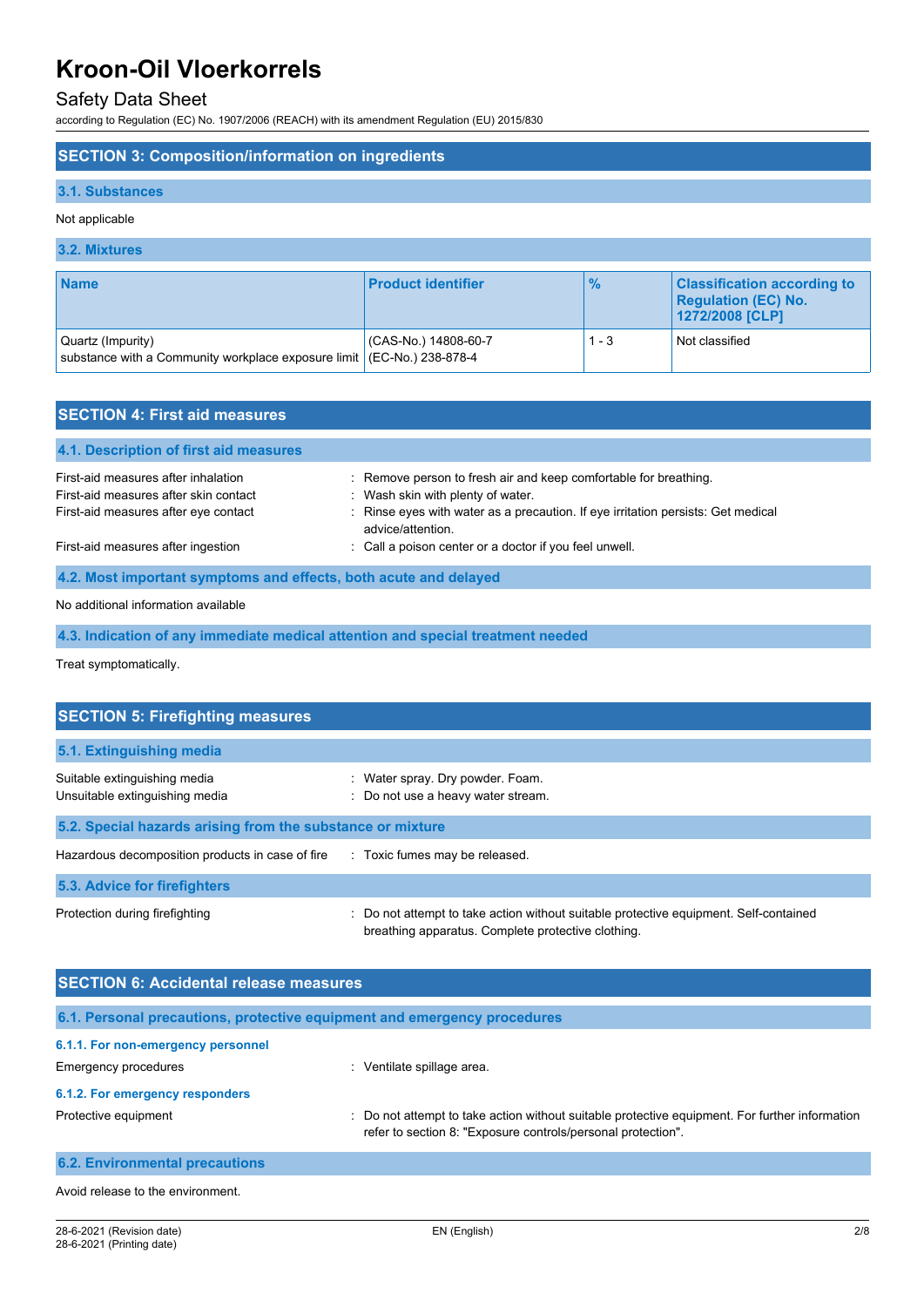### Safety Data Sheet

according to Regulation (EC) No. 1907/2006 (REACH) with its amendment Regulation (EU) 2015/830

| 6.3. Methods and material for containment and cleaning up |                                                                                                      |  |  |
|-----------------------------------------------------------|------------------------------------------------------------------------------------------------------|--|--|
| Methods for cleaning up<br>Other information              | Mechanically recover the product.<br>: Dispose of materials or solid residues at an authorized site. |  |  |
| 6.4. Reference to other sections                          |                                                                                                      |  |  |

For further information refer to section 13.

| <b>SECTION 7: Handling and storage</b>                            |                                                                                                                                                                                            |
|-------------------------------------------------------------------|--------------------------------------------------------------------------------------------------------------------------------------------------------------------------------------------|
| 7.1. Precautions for safe handling                                |                                                                                                                                                                                            |
| Precautions for safe handling<br>Hygiene measures                 | Ensure good ventilation of the work station. Wear personal protective equipment.<br>: Do not eat, drink or smoke when using this product. Always wash hands after handling the<br>product. |
| 7.2. Conditions for safe storage, including any incompatibilities |                                                                                                                                                                                            |
| Storage conditions                                                | : Store in a well-ventilated place. Keep cool.                                                                                                                                             |

**7.3. Specific end use(s)**

No additional information available

## **SECTION 8: Exposure controls/personal protection**

Incompatible products in the set of the set of the set of the set of the set of the set of the set of the set o Storage temperature  $\qquad \qquad : \quad 5-35 \text{ °C}$ 

#### **8.1. Control parameters**

#### **8.1.1 National occupational exposure and biological limit values**

| <b>Quartz (Impurity) (14808-60-7)</b>                     |                                            |  |
|-----------------------------------------------------------|--------------------------------------------|--|
| <b>EU - Indicative Occupational Exposure Limit (IOEL)</b> |                                            |  |
| Local name                                                | Silica crystaline (Quartz)                 |  |
| <b>IOEL TWA</b>                                           | $0.05$ mg/m <sup>3</sup> (respirable dust) |  |
| <b>Notes</b>                                              | (Year of adoption 2003)                    |  |
| Regulatory reference                                      | <b>SCOEL Recommendations</b>               |  |

#### **8.1.2. Recommended monitoring procedures**

No additional information available

#### **8.1.3. Air contaminants formed**

No additional information available

#### **8.1.4. DNEL and PNEC**

No additional information available

#### **8.1.5. Control banding**

No additional information available

**8.2. Exposure controls**

#### **8.2.1. Appropriate engineering controls**

#### **Appropriate engineering controls:**

Ensure good ventilation of the work station.

#### **8.2.2. Personal protection equipment**

**Personal protective equipment symbol(s):**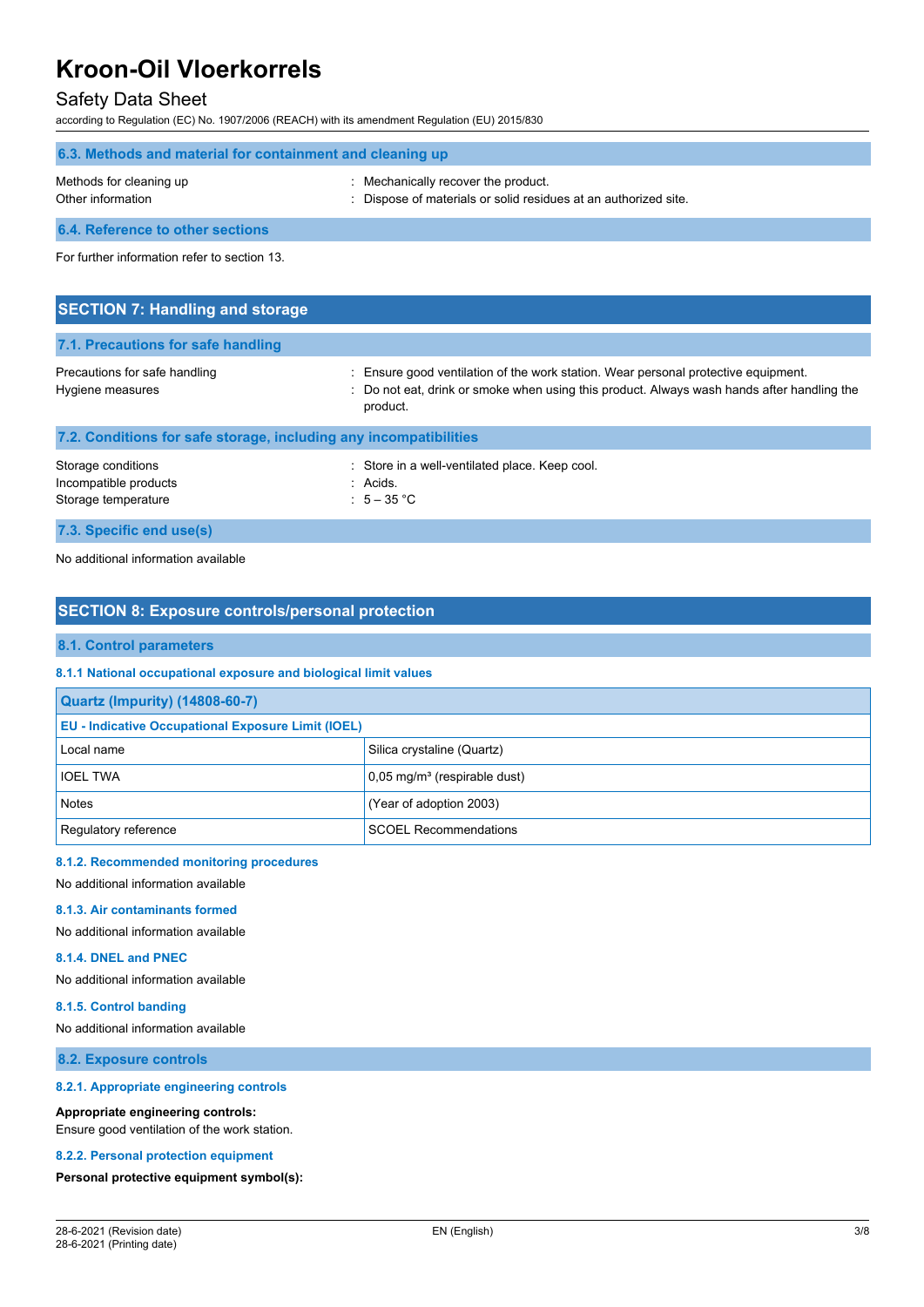## Safety Data Sheet

according to Regulation (EC) No. 1907/2006 (REACH) with its amendment Regulation (EU) 2015/830



#### **8.2.2.1. Eye and face protection**

| <b>Eye protection:</b> |                             |                        |                        |  |
|------------------------|-----------------------------|------------------------|------------------------|--|
| Safety glasses         |                             |                        |                        |  |
| <b>Type</b>            | <b>Field of application</b> | <b>Characteristics</b> | <b>Standard</b>        |  |
| Safety goggles         | Fine dust                   |                        | EN 166, EN 167, EN 168 |  |

#### **8.2.2.2. Skin protection**

| Skin and body protection:         |  |
|-----------------------------------|--|
| Wear suitable protective clothing |  |

| Hand protection:  |                            |                        |                |                    |                     |
|-------------------|----------------------------|------------------------|----------------|--------------------|---------------------|
| Protective gloves |                            |                        |                |                    |                     |
| Type              | Material                   | Permeation             | Thickness (mm) | <b>Penetration</b> | <b>Standard</b>     |
| Reusable gloves   | Polyvinylchloride<br>(PVC) | $6$ ( $>$ 480 minutes) | 0,35           |                    | <b>EN ISO 374-1</b> |

#### **8.2.2.3. Respiratory protection**

| <b>Respiratory protection:</b>                                           |                    |                  |                 |
|--------------------------------------------------------------------------|--------------------|------------------|-----------------|
| In case of insufficient ventilation, wear suitable respiratory equipment |                    |                  |                 |
| <b>Device</b>                                                            | <b>Filter type</b> | <b>Condition</b> | <b>Standard</b> |
| Dust mask                                                                | Type P2            | Dust protection  | EN 149          |

#### **8.2.2.4. Thermal hazards**

No additional information available

#### **8.2.3. Environmental exposure controls**

#### **Environmental exposure controls:**

Avoid release to the environment.

| <b>SECTION 9: Physical and chemical properties</b>         |                     |  |
|------------------------------------------------------------|---------------------|--|
|                                                            |                     |  |
| 9.1. Information on basic physical and chemical properties |                     |  |
| Physical state                                             | : Solid             |  |
| Appearance                                                 | : Grains.           |  |
| Colour                                                     | $\therefore$ Grey.  |  |
| Odour                                                      | : odourless.        |  |
| Odour threshold                                            | : No data available |  |
| рH                                                         | $: 10 - 12$         |  |
| Relative evaporation rate (butylacetate=1)                 | : No data available |  |
| Melting point                                              | : 1100 °C           |  |
| Freezing point                                             | : Not applicable    |  |
| Boiling point                                              | : No data available |  |
| Flash point                                                | : Not applicable    |  |
| Auto-ignition temperature                                  | : Not applicable    |  |
| Decomposition temperature                                  | : No data available |  |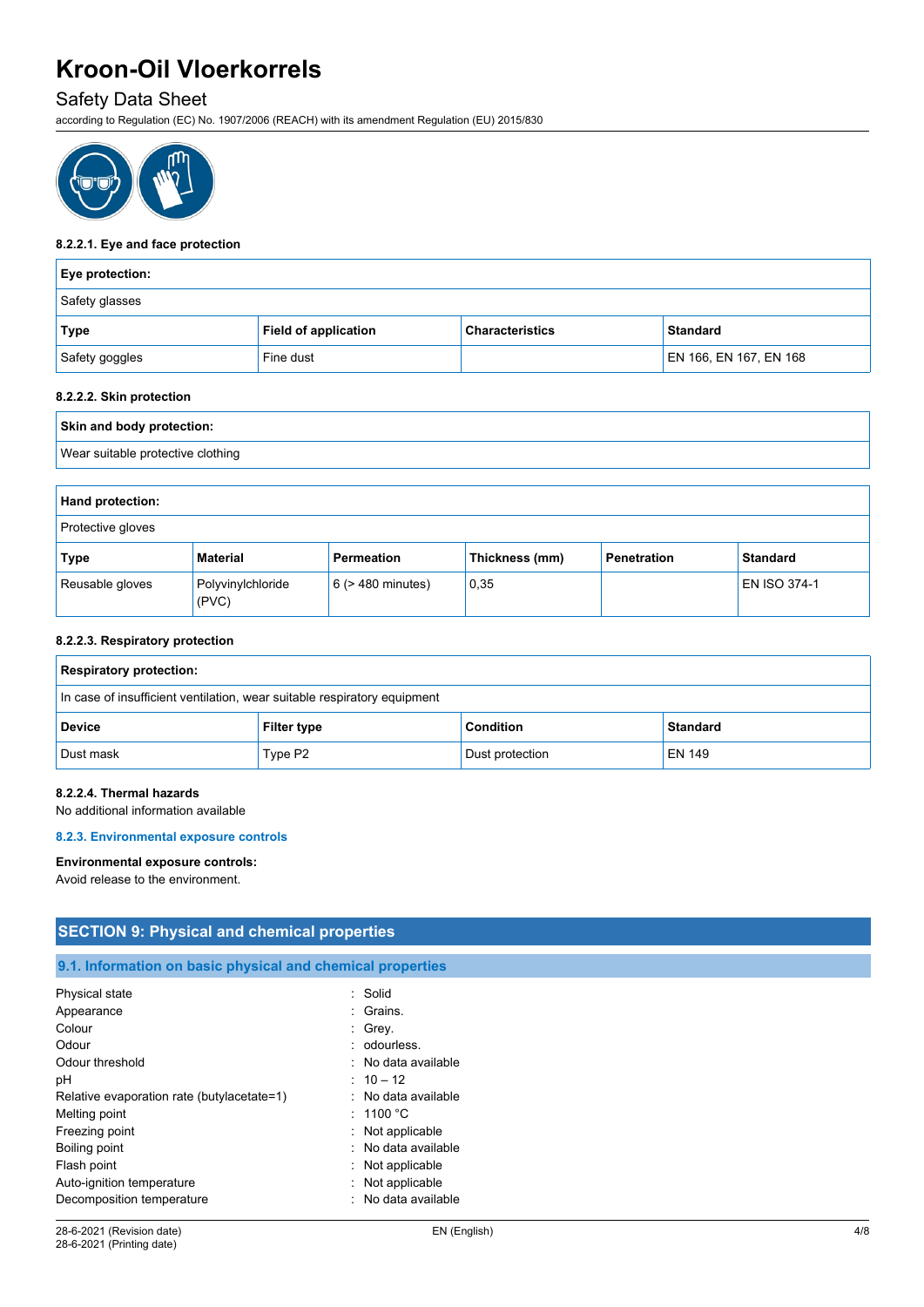## Safety Data Sheet

according to Regulation (EC) No. 1907/2006 (REACH) with its amendment Regulation (EU) 2015/830

| Flammability (solid, gas)                       | : Non flammable.    |
|-------------------------------------------------|---------------------|
| Vapour pressure                                 | : No data available |
| Relative vapour density at 20 °C                | : No data available |
| Relative density                                | : 2,81              |
| Solubility                                      | $:$ Insoluble.      |
| Partition coefficient n-octanol/water (Log Pow) | : No data available |
| Viscosity, kinematic                            | : Not applicable    |
| Viscosity, dynamic                              | : No data available |
| Explosive properties                            | : No data available |
| Oxidising properties                            | : No data available |
| <b>Explosive limits</b>                         | : Not applicable    |

**9.2. Other information**

No additional information available

| <b>SECTION 10: Stability and reactivity</b> |  |  |
|---------------------------------------------|--|--|
|                                             |  |  |
| 10.1. Reactivity                            |  |  |
|                                             |  |  |

The product is non-reactive under normal conditions of use, storage and transport.

**10.2. Chemical stability**

Stable under normal conditions.

**10.3. Possibility of hazardous reactions**

No dangerous reactions known under normal conditions of use.

**10.4. Conditions to avoid**

None under recommended storage and handling conditions (see section 7).

**10.5. Incompatible materials**

Acids.

**10.6. Hazardous decomposition products**

Under normal conditions of storage and use, hazardous decomposition products should not be produced.

| <b>SECTION 11: Toxicological information</b>                                    |                                                          |  |
|---------------------------------------------------------------------------------|----------------------------------------------------------|--|
| 11.1 Information on toxicological effects                                       |                                                          |  |
| Acute toxicity (oral)<br>Acute toxicity (dermal)<br>Acute toxicity (inhalation) | : Not classified<br>: Not classified<br>: Not classified |  |
| Quartz (Impurity) (14808-60-7)                                                  |                                                          |  |
| LD50 oral                                                                       | 500 mg/kg bodyweight                                     |  |
| Skin corrosion/irritation                                                       | : Not classified<br>pH: 10 - 12                          |  |
| Serious eye damage/irritation                                                   | : Not classified<br>pH: 10 - 12                          |  |
| Respiratory or skin sensitisation                                               | : Not classified                                         |  |
| Germ cell mutagenicity                                                          | : Not classified                                         |  |
| Carcinogenicity                                                                 | : Not classified                                         |  |
| Reproductive toxicity                                                           | : Not classified                                         |  |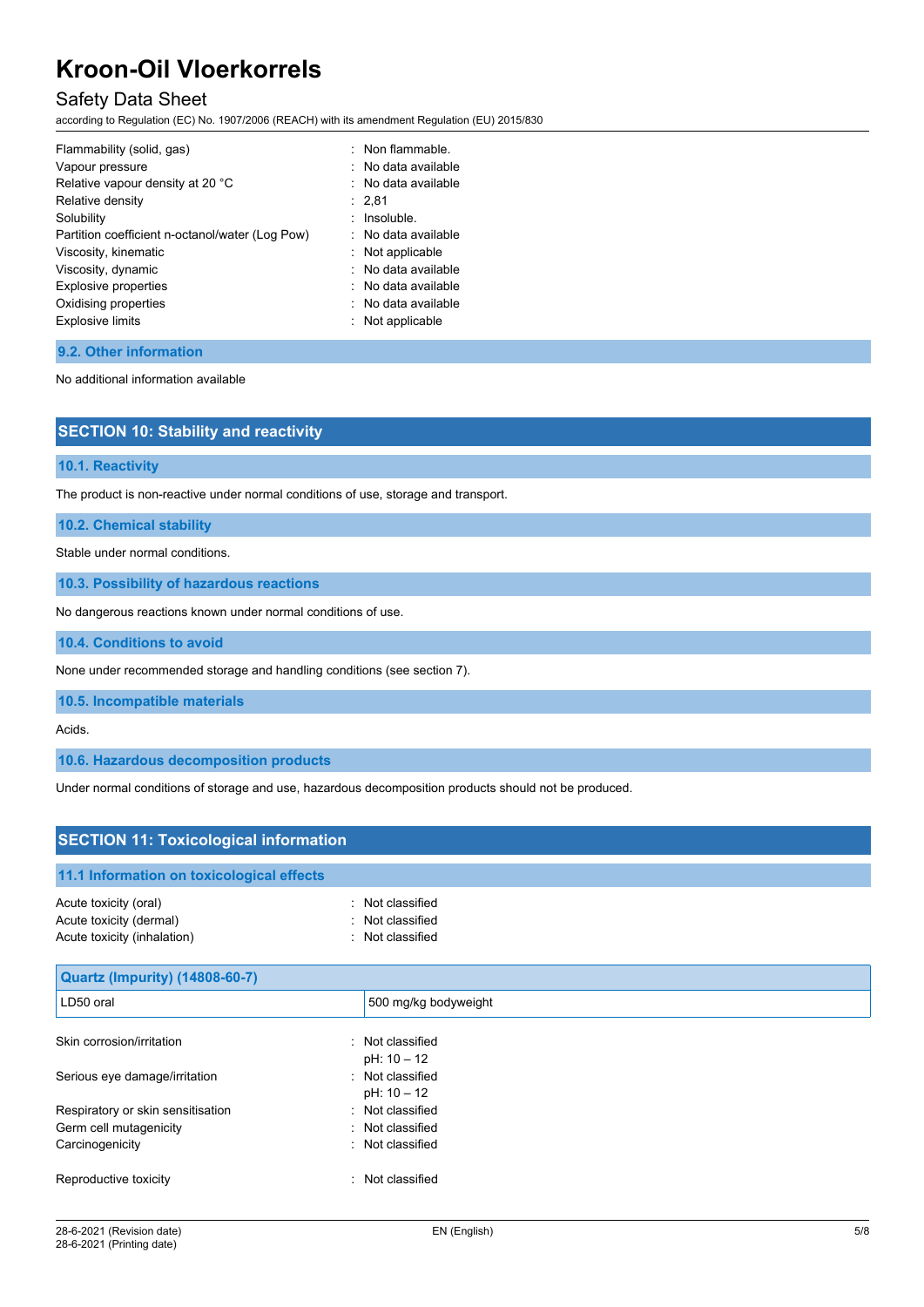# Safety Data Sheet

according to Regulation (EC) No. 1907/2006 (REACH) with its amendment Regulation (EU) 2015/830

| STOT-single exposure          | : Not classified |
|-------------------------------|------------------|
| STOT-repeated exposure        | : Not classified |
| Aspiration hazard             | : Not classified |
| <b>Kroon-Oil Vloerkorrels</b> |                  |
| Viscosity, kinematic          | Not applicable   |

## **SECTION 12: Ecological information**

| 12.1. Toxicity                                                                         |                                                                                                                                              |
|----------------------------------------------------------------------------------------|----------------------------------------------------------------------------------------------------------------------------------------------|
| Ecology - general<br>Hazardous to the aquatic environment, short-term<br>(acute)       | The product is not considered harmful to aquatic organisms nor to cause long-term adverse<br>effects in the environment.<br>: Not classified |
| Hazardous to the aquatic environment, long-term<br>(chronic)<br>Not rapidly degradable | : Not classified                                                                                                                             |
| 12.2. Persistence and degradability                                                    |                                                                                                                                              |
| No additional information available                                                    |                                                                                                                                              |
| 12.3. Bioaccumulative potential                                                        |                                                                                                                                              |
| No additional information available                                                    |                                                                                                                                              |
| 12.4. Mobility in soil                                                                 |                                                                                                                                              |
| No additional information available                                                    |                                                                                                                                              |
| 12.5. Results of PBT and vPvB assessment                                               |                                                                                                                                              |
| No additional information available                                                    |                                                                                                                                              |
| 12.6. Other adverse effects                                                            |                                                                                                                                              |
| No additional information available                                                    |                                                                                                                                              |

| <b>SECTION 13: Disposal considerations</b>                   |                                                                                                                                                                                                                             |
|--------------------------------------------------------------|-----------------------------------------------------------------------------------------------------------------------------------------------------------------------------------------------------------------------------|
| 13.1. Waste treatment methods                                |                                                                                                                                                                                                                             |
| Waste treatment methods<br>European List of Waste (LoW) code | : Dispose of contents/container in accordance with licensed collector's sorting instructions.<br>: 15 02 03 - absorbents, filter materials, wiping cloths and protective clothing other than those<br>mentioned in 15 02 02 |

# **SECTION 14: Transport information**

| In accordance with ADR / IMDG / IATA / ADN / RID |               |               |               |               |
|--------------------------------------------------|---------------|---------------|---------------|---------------|
| <b>ADR</b>                                       | <b>IMDG</b>   | <b>IATA</b>   | <b>ADN</b>    | <b>RID</b>    |
| 14.1. UN number                                  |               |               |               |               |
| Not regulated                                    | Not regulated | Not regulated | Not regulated | Not regulated |
| 14.2. UN proper shipping name                    |               |               |               |               |
| Not regulated                                    | Not regulated | Not regulated | Not regulated | Not regulated |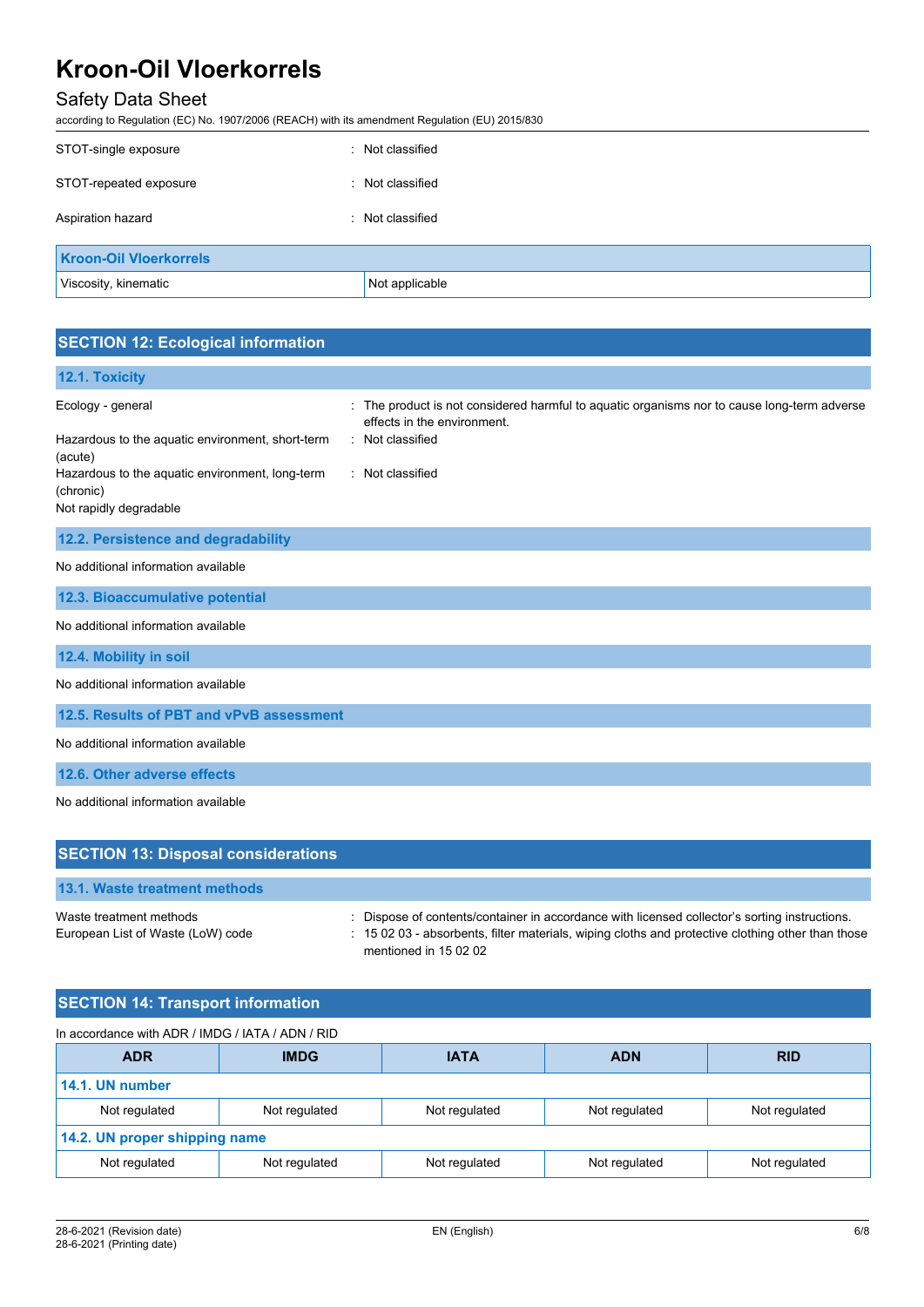## Safety Data Sheet

according to Regulation (EC) No. 1907/2006 (REACH) with its amendment Regulation (EU) 2015/830

| 14.3. Transport hazard class(es)       |               |               |               |               |
|----------------------------------------|---------------|---------------|---------------|---------------|
| Not regulated                          | Not regulated | Not regulated | Not regulated | Not regulated |
| 14.4. Packing group                    |               |               |               |               |
| Not regulated                          | Not regulated | Not regulated | Not regulated | Not regulated |
| <b>14.5. Environmental hazards</b>     |               |               |               |               |
| Not regulated                          | Not regulated | Not regulated | Not regulated | Not regulated |
| No supplementary information available |               |               |               |               |

#### **14.6. Special precautions for user**

**Overland transport** Not regulated **Transport by sea** Not regulated **Air transport** Not regulated **Inland waterway transport** Not regulated **Rail transport** Not regulated

**14.7. Transport in bulk according to Annex II of Marpol and the IBC Code**

Not applicable

### **SECTION 15: Regulatory information**

**15.1. Safety, health and environmental regulations/legislation specific for the substance or mixture**

#### **15.1.1. EU-Regulations**

Contains no REACH substances with Annex XVII restrictions

Contains no substance on the REACH candidate list

Contains no REACH Annex XIV substances

Contains no substance subject to Regulation (EU) No 649/2012 of the European Parliament and of the Council of 4 July 2012 concerning the export and import of hazardous chemicals.

Contains no substance subject to Regulation (EU) No 2019/1021 of the European Parliament and of the Council of 20 June 2019 on persistent organic pollutants

#### **15.1.2. National regulations**

No additional information available

**15.2. Chemical safety assessment**

No chemical safety assessment has been carried out

### **SECTION 16: Other information**

| <b>Abbreviations and acronyms:</b> |                                                                                                 |
|------------------------------------|-------------------------------------------------------------------------------------------------|
| <b>ADN</b>                         | European Agreement concerning the International Carriage of Dangerous Goods by Inland Waterways |
| <b>ADR</b>                         | European Agreement concerning the International Carriage of Dangerous Goods by Road             |
| ATE                                | <b>Acute Toxicity Estimate</b>                                                                  |
| <b>BCF</b>                         | Bioconcentration factor                                                                         |
| <b>BLV</b>                         | <b>Biological limit value</b>                                                                   |